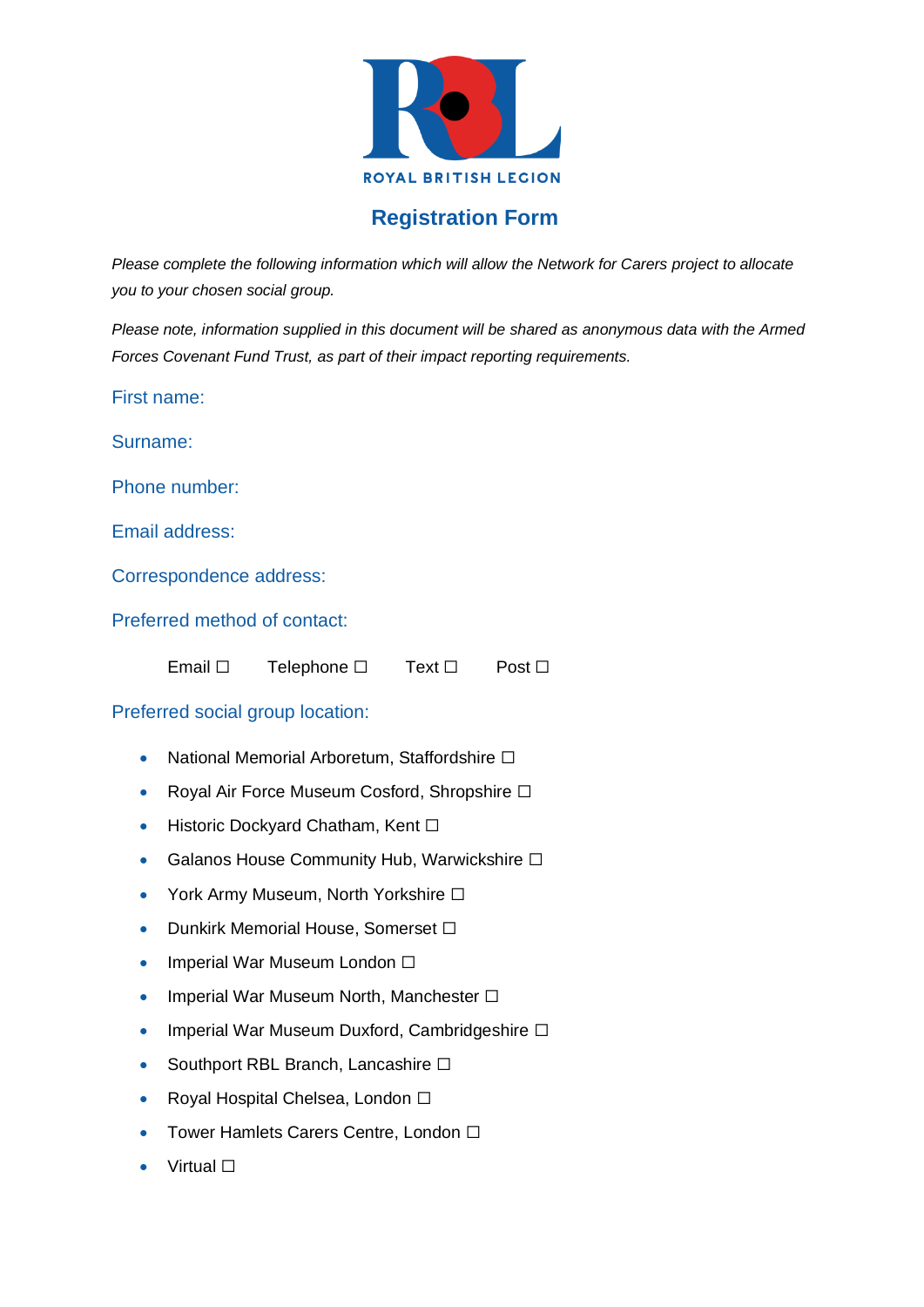#### Additional support:

*RBL can provide funding to facilitate your attendance at groups, please select which ever you require:*

Respite care □ Travel □

Allergies or food intolerances:

*We will be providing tea, coffee and biscuits at our groups, please let us know if you have any allergies etc:*

 $Yes \Box$  No  $\Box$ 

If yes, please provide details:

#### Accessibility requirements:

*This will enable us to provide appropriate support at all our sessions. Accessibility requirements include considerations such as a wheelchair user, partially sighted etc.*

Yes □ No □

If yes, please provide details:

# **Supplementary Information**

*The below questions help Network for Carers understand who in the Armed Forces community requires our support, and whether we are reaching them. Please note, these questions are optional, please only answer the questions you are comfortable with.* 

#### **Part 1. Connection to the Armed Forces community**

#### Armed Forces connection:

Veteran □ Currently serving □ Family of veteran □

Family of currently serving  $□$  Other  $□$ 

#### Service branch (if applicable):

| Army □ | Royal Navy □ | Royal Marines $\square$ | Royal Air Force □ |
|--------|--------------|-------------------------|-------------------|
|        |              |                         |                   |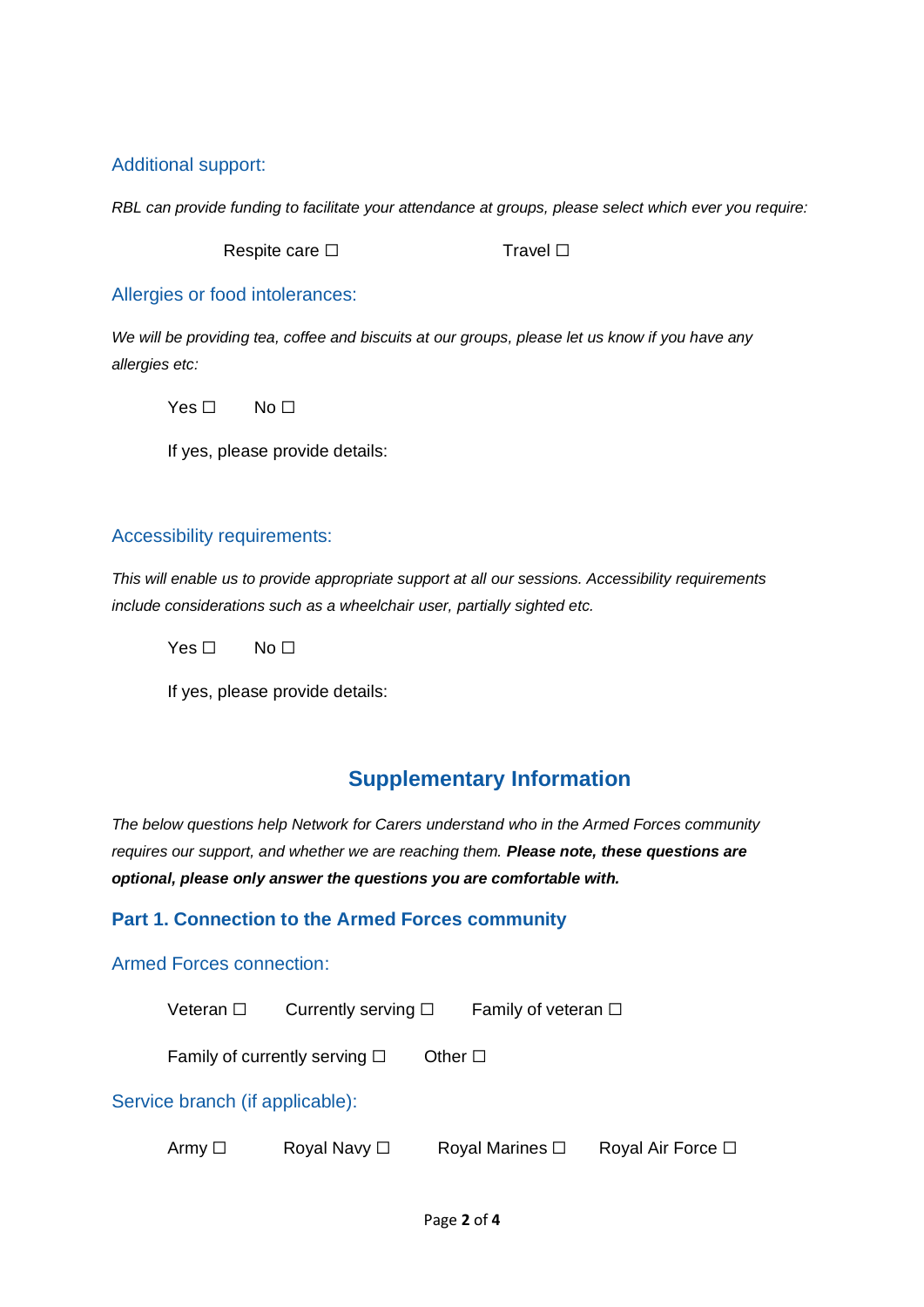# Merchant Navy □

Service type (if applicable):

| Regular $\square$ | Reservist $\square$ |
|-------------------|---------------------|
|                   |                     |

Date of enlistment if applicable (mm/yyyy):

### **Part 2. Demographics Information**

# Age:

|            | 18-19 □                                                                | 20-24 □                                                          | 25-29 □                  | 30-34 □                           | 35-39 □         | 40-44 □     |
|------------|------------------------------------------------------------------------|------------------------------------------------------------------|--------------------------|-----------------------------------|-----------------|-------------|
|            | 45-49 □                                                                | 50-54 □                                                          | 55-59 □                  | $60-64$ $\Box$                    | $65-69$ $\Box$  | 70-74 □     |
|            | 75-79 □                                                                | 80 or over □                                                     |                          |                                   |                 |             |
|            |                                                                        | Do you have any long-standing illness, disability, or infirmity? |                          |                                   |                 |             |
|            | Yes $\square$                                                          | No <sub>1</sub>                                                  |                          |                                   |                 |             |
|            |                                                                        | Do you consider yourself to be a disabled person?                |                          |                                   |                 |             |
|            | Yes $\square$                                                          | No <sub>1</sub>                                                  |                          |                                   |                 |             |
| Gender:    |                                                                        |                                                                  |                          |                                   |                 |             |
|            | Male $\square$                                                         | Female $\square$                                                 | Prefer not to say $\Box$ |                                   | Other $\square$ |             |
| Ethnicity: |                                                                        |                                                                  |                          |                                   |                 |             |
|            | White: British $\Box$                                                  |                                                                  | White: Irish $\Box$      | White: Other $\square$            |                 |             |
|            | Mixed: White and Black Caribbean □<br>Mixed: White and Black African □ |                                                                  |                          |                                   |                 |             |
|            | Mixed: Other □<br>Mixed: White and Asian $\Box$                        |                                                                  |                          |                                   |                 |             |
|            | Asian/Asian British: Indian □<br>Asian/Asian British: Bangladeshi □    |                                                                  |                          |                                   |                 |             |
|            | British: Chinese □                                                     | Asian/Asian British: Pakistani □                                 |                          | Asian/Asian British: Other $\Box$ |                 | Asian/Asian |